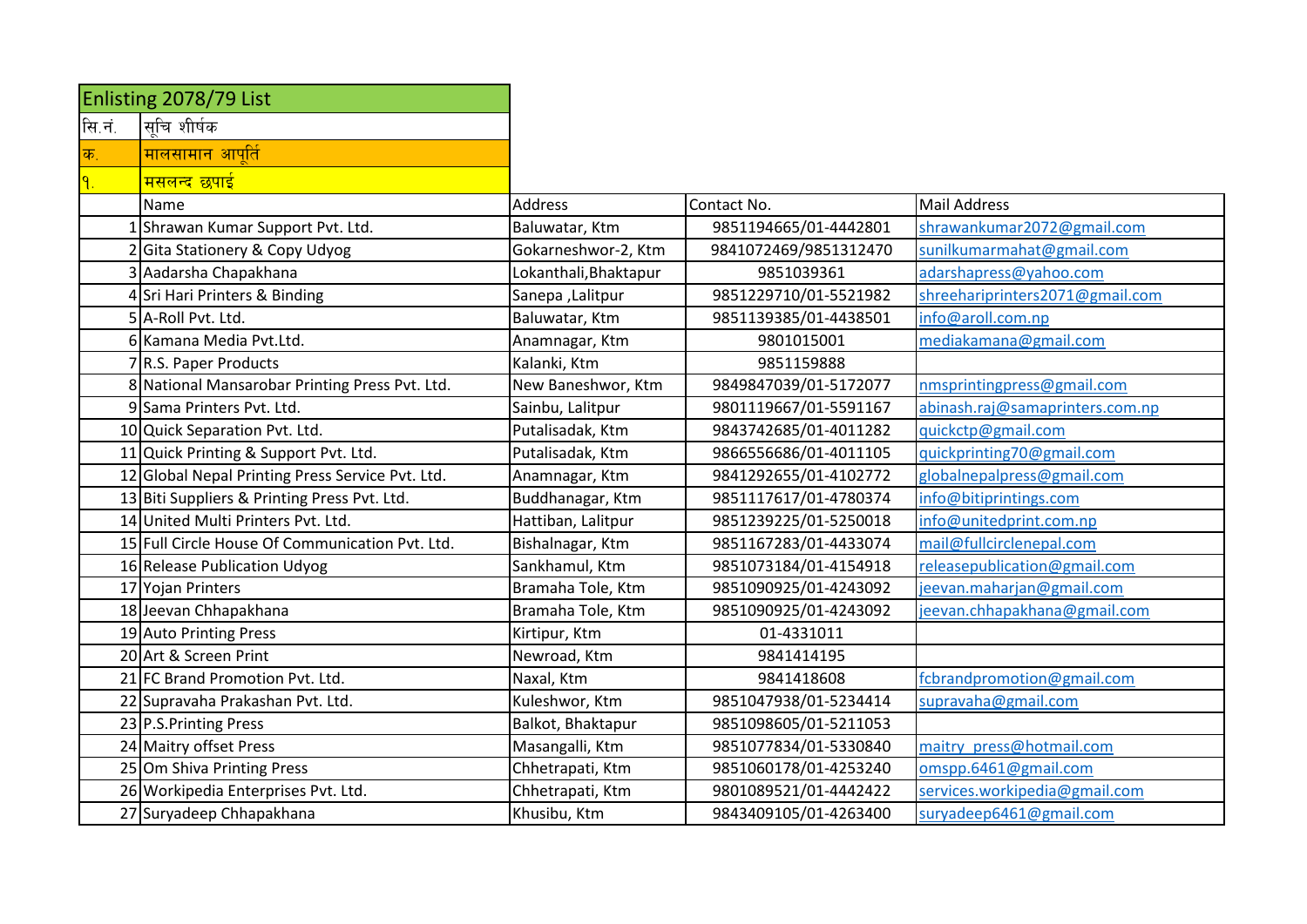|   | 28 Baghbhairab Printing Hub Pvt. Ltd. | Banepa, Kavre       | 9851239050/01-1661989 | info@baghbhairabprinting.com.np |
|---|---------------------------------------|---------------------|-----------------------|---------------------------------|
|   | 29 Media Nepal                        | Maitidevi, Ktm      | 9841258681            | bds2031@gmail.com               |
|   | 30 All Media Solution Pvt. Ltd.       | Bagbazar, Ktm       | 9851120880/01-4253964 | amsolution2068@gmail.com        |
|   | 31 JST Corp Pvt. Ltd.                 | Sanepa, Lalitpur    | 9851098767/01-5908901 |                                 |
|   | 32 Krishna Corporation                | Basantapur, Ktm     | 9851037852/01-4232195 | info@krishnacorporation.com.np  |
|   |                                       |                     |                       |                                 |
| २ | <u>मसलन्द स्टेश्नरी सामान आपूर्ति</u> |                     |                       |                                 |
|   | Name                                  | <b>Address</b>      | Contact No.           | <b>Mail Address</b>             |
|   | Shrawan Kumar Support Pvt. Ltd.       | Baluwatar, Ktm      | 9851194665/01-4442801 | shrawankumar2072@gmail.com      |
|   | 2 Dashing Traders                     | Kamalpokhari, Ktm   | 9841513989/01-4011574 | dashingtraders@gmail.com        |
|   | Gita Stationery & Copy Udyog          | Gokarneshwor-2, Ktm | 9841072469/9851312470 | sunilkumarmahat@gmail.com       |
|   | Misson Advertising Agency             | Anamnagar, Ktm      | 9851124949            | rajkafle123@gmail.com           |
|   | 5 Lorex Multiple Company Pvt. Ltd.    | Kupondole, Lalitpur | 9860206044/01-5180342 | lorexcompany@yahoo.com          |
|   | 6 Dwarika Suppliers                   | Putalisadak, Ktm    | 9851017654/01-4224848 | dwarika.suppliers@yahoo.com     |
|   | Muktishree Trade Concern              | Putalisadak, Ktm    | 9851043019/01-4241599 | mtctrade@hotmail.com            |
|   | 8 Ayusha Enterprises                  | Newroad, Ktm        | 9851020457/01-4243157 | ayushaent@gmail.com             |
|   | 9 Avyudya Trade Circle                | Bhimsensthan, Ktm   | 9862942002            | anita2@gmail.com                |
|   | 10 Pyas Enterprises                   | Kalimati, Ktm       | 9841313797/01-4266446 | spradhan2a@gmail.com            |
|   | 11 Dewasis Trade Concern              | Bafal, Ktm          | 9840260419/01-4253835 | mtc@hotmail.com                 |
|   | 12 Workipedia Enterprises Pvt. Ltd.   | Chhetrapati, Ktm    | 9801089521/01-4442422 | services.workipedia@gmail.com   |
|   | 13 Zinnia International               | New Baneshwor, Ktm  | 9851236417/01-4437691 |                                 |
|   | 14 New Suja Enterprises               | Dhapasi, Ktm        | 9851058476/01-5706830 | newsujaenterprises@gmail.com    |
|   | 15 Aandhikhola Jankalyan Suppliers    | Putalisadak, Ktm    | 9841971782/01-4230322 | anilmurali422@gmaol.com         |
|   | 16 Laxmi Trading                      | Godawari, Lalitpur  | 9851034121/01-5570641 | laxmibhakta@gmail.com           |
|   | 17 Sukhawati Byapar                   | Ombahal, Ktm        | 9841262363/01-4221182 | sukhawatibyapar019@gmail.com    |
|   | 18 Bar Code Nepal Inc Pvt. Ltd.       | Anamnagar, Ktm      | 9851049574/01-5705083 |                                 |
|   | 19 Total Enterprises                  | Balaju, Ktm         | 9851135248            |                                 |
|   | 20 Inspire Up Traders                 | Anamnagar, Ktm      | 9851135247            |                                 |
|   | 21 Krishna Corporation                | Basantapur, Ktm     | 9851037852/01-4232195 | info@krishnacorporation.com.np  |
|   | 22 Nepal Leather Craft                | Maitidevi, Ktm      | 9851024924/01-4411516 | nepalleathercraft@gmail.com     |
|   |                                       |                     |                       |                                 |
|   |                                       |                     |                       |                                 |
|   |                                       |                     |                       |                                 |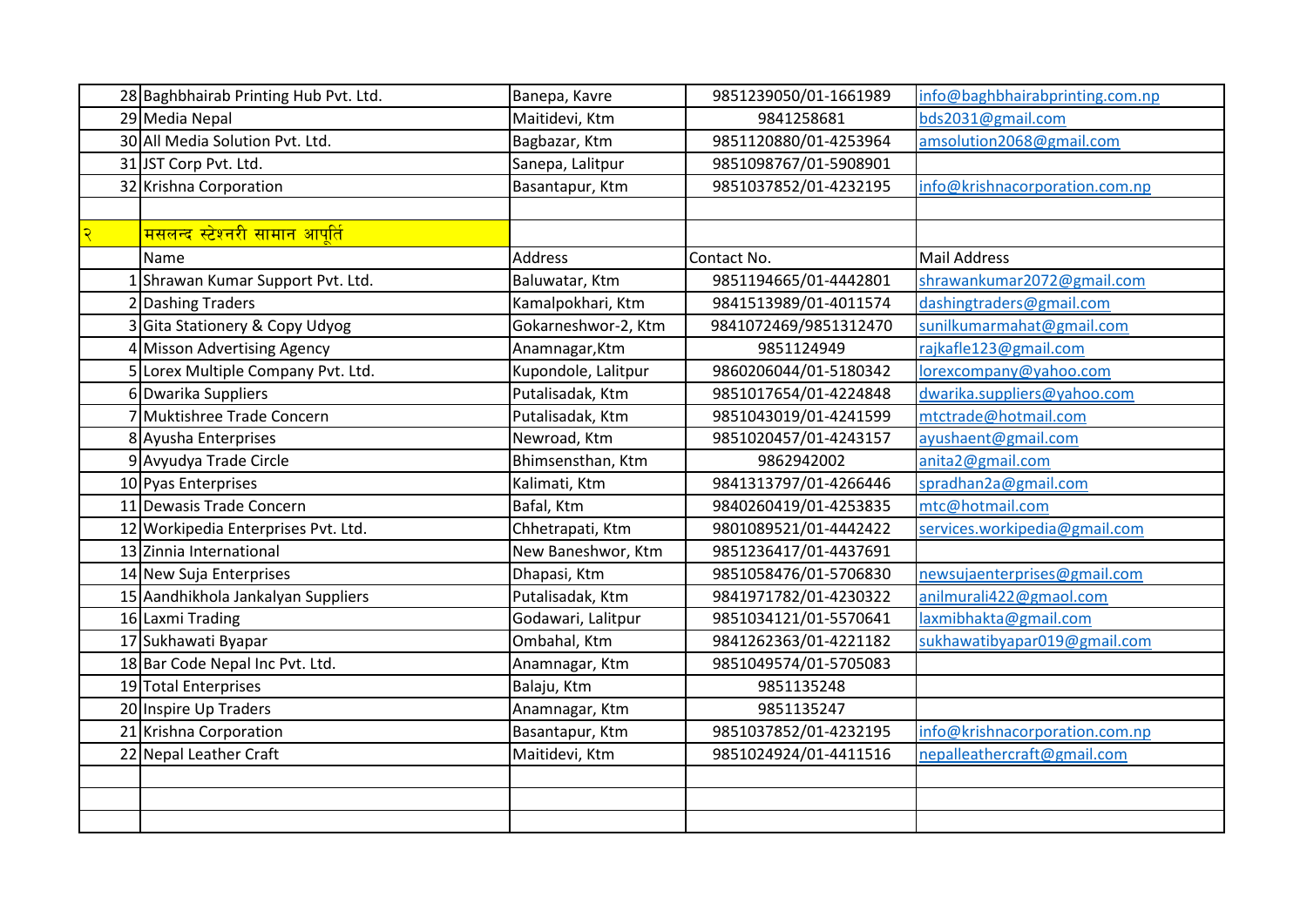| $\overline{\mathbf{3}}$ | <u>कम्प्युटर तथा कम्प्युटरजन्य उपकरण र सरसामान आपति</u> |                      |                       |                                    |
|-------------------------|---------------------------------------------------------|----------------------|-----------------------|------------------------------------|
|                         | Name                                                    | <b>Address</b>       | Contact No.           | <b>Mail Address</b>                |
|                         | Megatech Trade Group                                    | Durbarmarg, Ktm      | 9801122662/01-4233501 | corporate.sales2@megatech.com.np   |
|                         | Sastra Network Solution inc. Pvt. Ltd.                  | Putalisadak, Ktm     | 9801828017/01-4242523 | bandana@sastranetwork.com          |
|                         | 3 OBCI Pvt. Ltd.                                        | Patandokha, Lalitpur | 9801033955/01-5550337 | nitesh@omni.com.np                 |
|                         | 4 International Electronics Concern Pvt. Ltd.           | Putalisadak, Ktm     | 9851199404/01-4421991 | market@iec.com.np                  |
|                         | 5 Dynamic Suppliers                                     | Dillibazar, Ktm      | 9841350294/01-4417226 | dynamic_suppliers@yahoo.com        |
|                         | 6 SilverCrest Networks Pvt. Ltd.                        | Kupondole, Lalitpur  | 9851049493/01-5180015 | inquiry@scn.com.np                 |
|                         | 7 Elite Network & Communication Pvt. Ltd.               | Nagpokhari, Ktm      | 9821024410/01-4429026 | sales@elitenet.com.np              |
|                         | 8 Max International                                     | Kamalpokhari, Ktm    | 9802078511/01-4415786 | sanjeev@maxnepal.net               |
|                         | 9 NEA Suppliers Pvt. Ltd.                               | Kupondole Lalitpur   | 9849097653            | neasupplierspl@gmail.com           |
|                         | 10 Somnath Baba Suppliers Pvt. Ltd.                     | Kupondole Lalitpur   | 9847510690            | somnathbabaspl@gmail.com           |
|                         | 11 Team Nepal Air Conditioning Pvt. Ltd.                | Kupondole Lalitpur   | 9841894052/01-5181106 | teamnepalairconditioning@gmail.com |
|                         | 12 Lead Enterprises Pvt. Ltd.                           | Tangal, Ktm          | 9851142845/01-4434800 | info@leadenterprises.com.np        |
|                         | 13 CAS Trading House Pvt. Ltd.                          | Putalisadak, Ktm     | 9851033348/01-4430850 | sales@cas.com.np                   |
|                         | 14 Cross Web Office Automation Pyt. Ltd.                | Newplaza, Ktm        | 9851051003/01-4444531 | crossweb@mail.com.np               |
|                         | 15 BN Computers International                           | Newplaza, Ktm        | 9851191003/01-4444532 | bishnu adhikari85@yahoo.com        |
|                         | 16 Nama Enterprises                                     | Nagarjun, Ktm        | 9851051003/01-4444531 | namaenterprises@wlink.com.np       |
|                         | 17 Thakral One Nepal Pvt. Ltd.                          | Gyaneshwor, Ktm      | 9801048953/01-4539614 | ajay.nepal@thakralone.com          |
|                         | 18 Astral Computers Nepal Pvt. Ltd.                     | Gyaneshwor, Ktm      | 9801303102/01-4538798 | sagun.shrestha@astral.com.np       |
|                         | 19 Methods Consult Pvt. Ltd.                            | Kalanki, Ktm         | 9841133698            | methodsconsult@gmail.com           |
|                         | 20 Prasoon International Pvt. Ltd.                      | Banjahity, Ktm       | 9841499483            | prasoon2075@gmail.com              |
|                         | 21 Nepa International Pvt. Ltd.                         | Putalisadak, Ktm     | 9851081489/01-4012676 | nepa intl2012@yahoo.com            |
|                         | 22 Workipedia Enterprises Pvt. Ltd.                     | Chhetrapati, Ktm     | 9801089521/01-4442422 | services.workipedia@gmail.com      |
|                         | 23 New Suja Enterprises                                 | Dhapasi, Ktm         | 9851058476/01-5706830 | newsujaenterprises@gmail.com       |
|                         | 24 Sagarmatha IT Traders                                | Anamnagar, Ktm       | 9851023459            | sagarmatha@gmail.com               |
|                         | 25 The New Era Computer & IT Research Center Nepal      | Kamalpokhari, Ktm    | 9851023459/984988078  | fewanepalktm@yahoo.com             |
|                         | 26 G.L.Infosis                                          | Newroad, Ktm         | 9808096630            | glkathmandu@gmail.com              |
|                         | 27 Tech Pro Concern                                     | Newroad, Ktm         | 9851023779/01-4215781 |                                    |
|                         | 28 Zinnia International                                 | New Baneshwor, Ktm   | 9851236417/01-4437691 | zinnia.international@gmail.com     |
|                         | 29 Global Computer Trade                                | Dillibazar, Ktm      | 9841625887/01-4429629 | globlecomputer.trade@gmail.com     |
|                         | 30 Pixel Multi Tech Pvt. Ltd.                           | New Baneshwor, Ktm   | 9851138281/01-5244762 | pixelmultitech10@gmail.com         |
|                         | 31 World Distribution Nepal Pvt. Ltd.                   | Kantipath, Ktm       | 9851021559/01-4243706 | sales@wdn.com.np                   |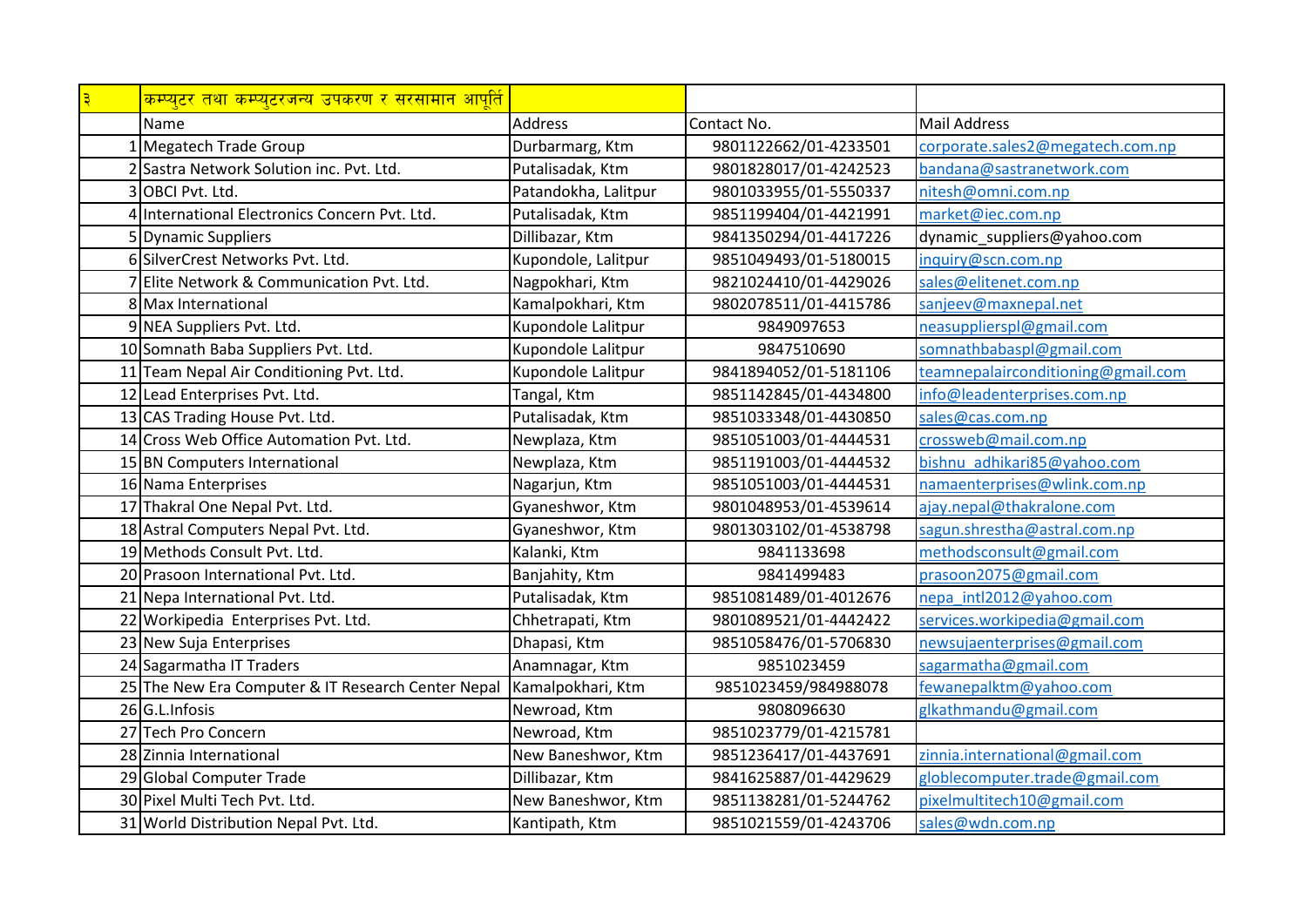|           | 32 Star Office International               | Putalisadak, Ktm       | 9851062239/01-4231359 | info@staroffice.com.np             |
|-----------|--------------------------------------------|------------------------|-----------------------|------------------------------------|
|           | 33 Etech International Pvt. Ltd.           | Koteshwor, Ktm         | 9843649658/01-4016520 | info@etechintl.com.np              |
|           | 34 Servicing Nepal Pvt. Ltd.               | Baluwatar, Ktm         | 9842029555/01-4420896 | info@servicingnepal.com.np         |
|           | 35 Chetan Mart Pvt. Ltd.                   | Baneshwor, Ktm         | 9851115636            | sastomart@gmail.com                |
|           | 36 Mery Computer                           | Srijana Chowk, Pokhara | 9856020988/061-531690 |                                    |
|           | 37 Bar Code Nepal Inc Pvt. Ltd.            | Anamnagar, Ktm         | 9851049574/01-5705083 |                                    |
|           | 38 Total Enterprises                       | Balaju, Ktm            | 9851135248            |                                    |
|           | 39 Grantha Networks Pvt. Ltd.              | Gauridhara, Ktm        | 9851155256/01-4435413 | sales@grantha.com.np               |
|           | 40 Inspire Up Traders                      | Anamnagar, Ktm         | 9851135247            |                                    |
|           | 41 Matrix Office System Pvt. Ltd.          | Putalisadak, Ktm       | 9851050328            | info@mosnepal.com                  |
|           | 42 F1 Solution Pvt. Ltd.                   | Anamnagar, Ktm         | 9801137751/01-4770163 | prabesh241@gmail.com               |
|           | 43 Namaste Infotech Pvt. Ltd.              | Anamnagar, Ktm         | 9801131814/01-4770163 | info@namasteinfo.com               |
|           | 44 Ingram International Pvt. Ltd.          | Putalisadak, Ktm       | 9841481588/01-4012554 | manish@ingram.com.np               |
|           |                                            |                        |                       |                                    |
| $\propto$ | <u>अफिस उपकरण आपूर्ति</u>                  |                        |                       |                                    |
|           | Name                                       | <b>Address</b>         | Contact No.           | <b>Mail Address</b>                |
|           | 1 Raj Trading Concern                      | Mitrapark, Ktm         | 9841466338/01-4593132 | info@rajtrading.com.np             |
|           | 2 Mama Bhanja Traders Pvt. Ltd.            | Tripureshwor, Ktm      | 9851099658/01-5366488 | mamabhanja@infoclub.com.np         |
|           | Dos Trading Pvt. Ltd.                      | Tangal, Ktm            | 9851022786/01-4539520 | dt@dostrading.com.np               |
| 4         | Computer Networks Associates               | Tangal, Ktm            | 9851121083/01-4528138 | info@cna.com.np                    |
|           | 5 NCAT System & Solution Pvt. Ltd.         | Gairidhara, Ktm        | 9801050246/01-4004771 | info@ncat.com.np                   |
|           | 6 Elite Network & Communications Pvt. Ltd. | Nagpokhari, Ktm        | 9821024410/01-4429026 |                                    |
|           | 7 NEA Suppliers Pvt. Ltd.                  | Kupondole Lalitpur     | 9849097653            | neasupplierspl@gmail.com           |
|           | 8 Somnath Baba Suppliers Pvt. Ltd.         | Kupondole Lalitpur     | 9847510690            | somnathbabaspl@gmail.com           |
|           | 9 Team Nepal Air Conditioning Pvt. Ltd.    | Kupondole Lalitpur     | 9841894052/01-5181106 | teamnepalairconditioning@gmail.com |
|           | 10 Lead Enterprises Pvt. Ltd.              | Tangal, Ktm            | 9851142841/01-4434800 | info@leadenterprises.com.np        |
|           | 11 Grace Automachine Solution Pvt. Ltd.    | Nayabazar, Ktm         | 9851179758            | superbgrace2018@gmail.com          |
|           | 12 E.Coil Pvt. Ltd.                        | Tinkune, Ktm           | 9801134921/01-5260590 | info@ecoil.com.np                  |
|           | 13 Cross Web Office Automation Pvt. Ltd.   | New Plaza, Ktm         | 9851051003/01-4444531 | crossweb@mail.com.np               |
|           | 14 Elite Solution Pvt. Ltd.                | Jwagal, Lalitpur       | 9841990388/01-5260517 | sales@esolutions.com.np            |
|           | 15 Comtech Nepal Pvt. Ltd.                 | Dhobidhara, Ktm        | 9851024489/01-4439116 | info@comtechnepal.com              |
|           | 16 Group 4 Security Products Pvt. Ltd.     | New Baneshwor, Ktm     | 9851068050/01-4466946 | deepak@group4.com.np               |
|           | 17 Power Max Technology Pvt. Ltd.          | Putalisadak, Ktm       | 9849209113            | deven.kuwar55@gmail.com            |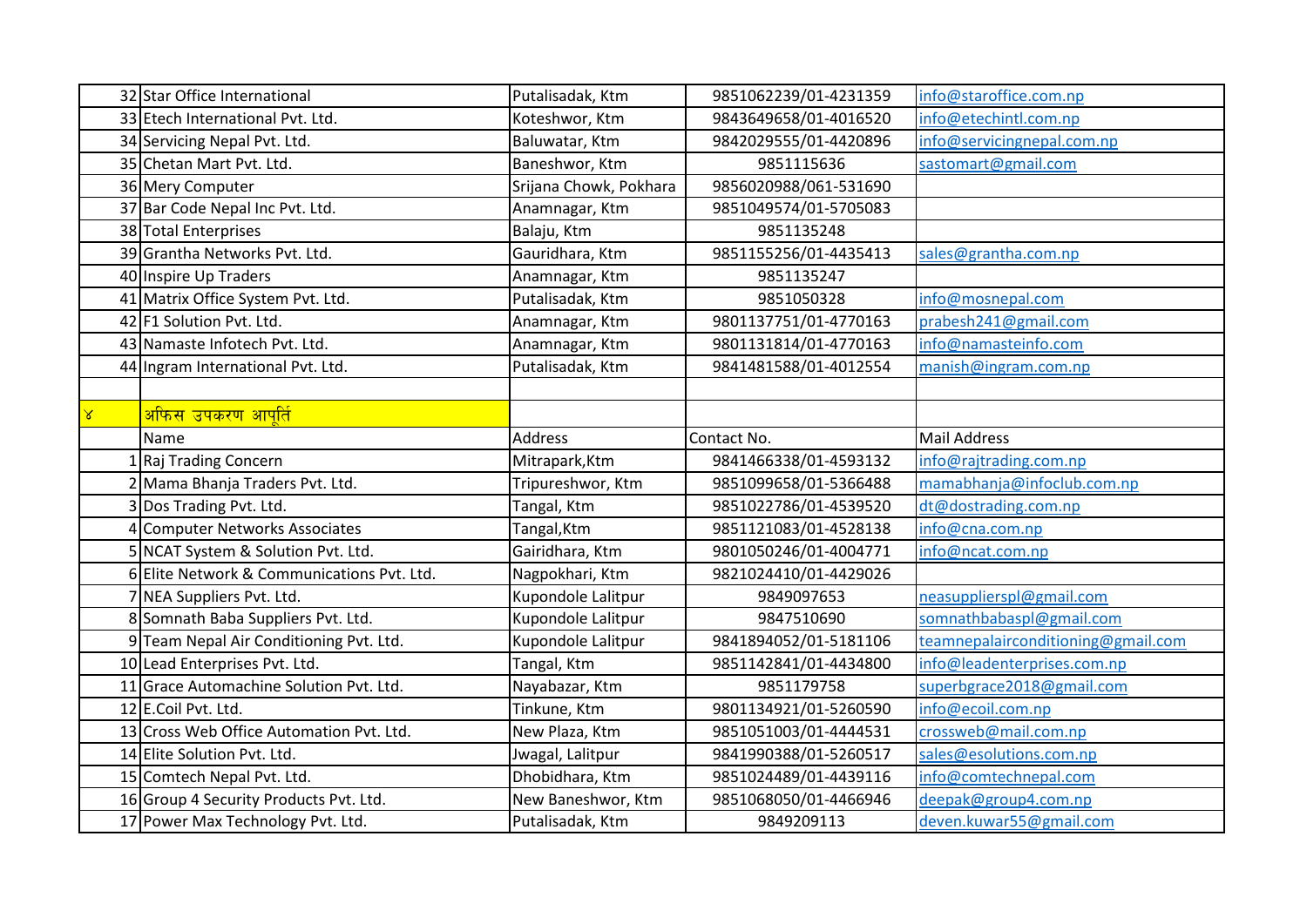|  | 18 Safety House                           | Teku, Ktm              | 9851238985            | safetyhousenepal@gmail.com            |
|--|-------------------------------------------|------------------------|-----------------------|---------------------------------------|
|  | 19 Synergy IT Solutions Pvt. Ltd.         | Baneshwor, Ktm         | 9843108307            | mrskhatiwada@gmail.com                |
|  | 20 Robust Trade Pvt. Ltd.                 | Pulchowk, Lalitpur     | 9851188432            | traderobust@gmail.com                 |
|  | 21 Hotpoint Nepal Pvt. Ltd.               | Shantinagar, Ktm       | 9851310104/9841285487 | managerjay.hotpointnepal@gmail.com    |
|  | 22 Lotus Enterprises                      | New Baneshwor, Ktm     | 9851085279            | lotusfire6@gmail.com                  |
|  | 23 Rotex Fire Service Pvt. Ltd.           | New Baneshwor, Ktm     | 9843410963/9841385426 | managerjay.rotexfireservice@gmail.com |
|  | 24 Workipedia Enterprises Pvt. Ltd.       | Chhetrapati, Ktm       | 9801089521/01-4442422 | services.workipedia@gmail.com         |
|  | 25 Agni Enterprises                       | Ravibhawan, Ktm        | 9851024094/01-5234630 | agnienterprises@gmail.com             |
|  | 26 Pixel Multi-Tech Pvt. Ltd.             | Thapagaun, Ktm         | 9851138281/01-5244762 | info@pixelmultitech.com               |
|  | 27 World Distribution Nepal Pvt. Ltd.     | Kantipath, Ktm         | 9851021559/01-4243706 | sales@wdn.com.np                      |
|  | 28 Etech International Pvt. Ltd.          | Koteshwor, Ktm         | 9843649658/01-4016520 | info@etechintl.com.np                 |
|  | 29 Global Systems Network Pvt. Ltd.       | Ktm                    | 9851150735/01-5324088 | global.nwk@gmail.com                  |
|  | 30 Pioneer Trading                        | Madhyapur Thimi, Bhakt | 9841696854/01-4228713 | pankaj@pioneertrading.com.np          |
|  | 31 Mery Computer                          | Srijana Chowk, Pokhara | 9856020988/061-531690 |                                       |
|  | 32 Bar Code Nepal Inc Pvt. Ltd.           | Anamnagar, Ktm         | 9851049574/01-5705083 |                                       |
|  | 33 Total Enterprises                      | Balaju, Ktm            | 9851135248            |                                       |
|  | 34 Inspire Up Traders                     | Anamnagar, Ktm         | 9851135247            |                                       |
|  | 35 JST Corp Pvt. Ltd.                     | Sanepa, Lalitpur       | 9851098767/01-5908901 |                                       |
|  | 36 Krishna Corporation                    | Basantapur, Ktm        | 9851037852/01-4232195 | info@krishnacorporation.com.np        |
|  | 37 Sri Sati Nepal Pvt. Ltd.               | Newroad, Ktm           | 9849714015/01-4246805 | shrisatinepal@gmail.com               |
|  | 38 Nirakar Pareek Enterprises             | Butwal-6, Rupandehi    | 9857020541            | deepakjinirakar@gmail.com             |
|  | 39 Brandroot Technology                   | Ghorahi, Dang          | 9841852283            | dangiyad@gmail.com                    |
|  | 40 Eagle Tech Nepal                       | Newroad, Ktm           | 9851100162/01-5350074 | eagletechnepal2018@gmail.com          |
|  |                                           |                        |                       |                                       |
|  | विद्युतीय उपकरण तथा सरसामान आपूर्ति       |                        |                       |                                       |
|  | Name                                      | <b>Address</b>         | Contact No.           | <b>Mail Address</b>                   |
|  | Digital Technics Pvt. Ltd.                | Tahachal, Ktm          | 9851068244/01-5384888 | digitech@mail.com.np                  |
|  | Navin Distributors Pvt. Ltd.              | Putalisadak, Ktm       | 9843678603/01-4541155 | corporate@navindistributors.com       |
|  | 3 Vishal Trade Links                      | Koteshwor, Ktm         | 9801022355/01-5100413 | info@tater group.com                  |
|  | 4 Dos Trading Pvt. Ltd.                   | Tangal, Ktm            | 9851022786/01-4539520 | dt@dostrading.com.np                  |
|  | 5 Techno Trade Pvt. Ltd.                  | Newplaza, Ktm          | 9851087991/01-4525299 | info@technotrade.com.np               |
|  | 6 Elite Network & Communication Pvt. Ltd. | Nagpokhari, Ktm        | 9821024410/01-4429026 | sales@elitenet.com.np                 |
|  | 7 NEA Suppliers Pvt. Ltd.                 | Kupondole Lalitpur     | 9849097653            | neasupplierspl@gmail.com              |
|  |                                           |                        |                       |                                       |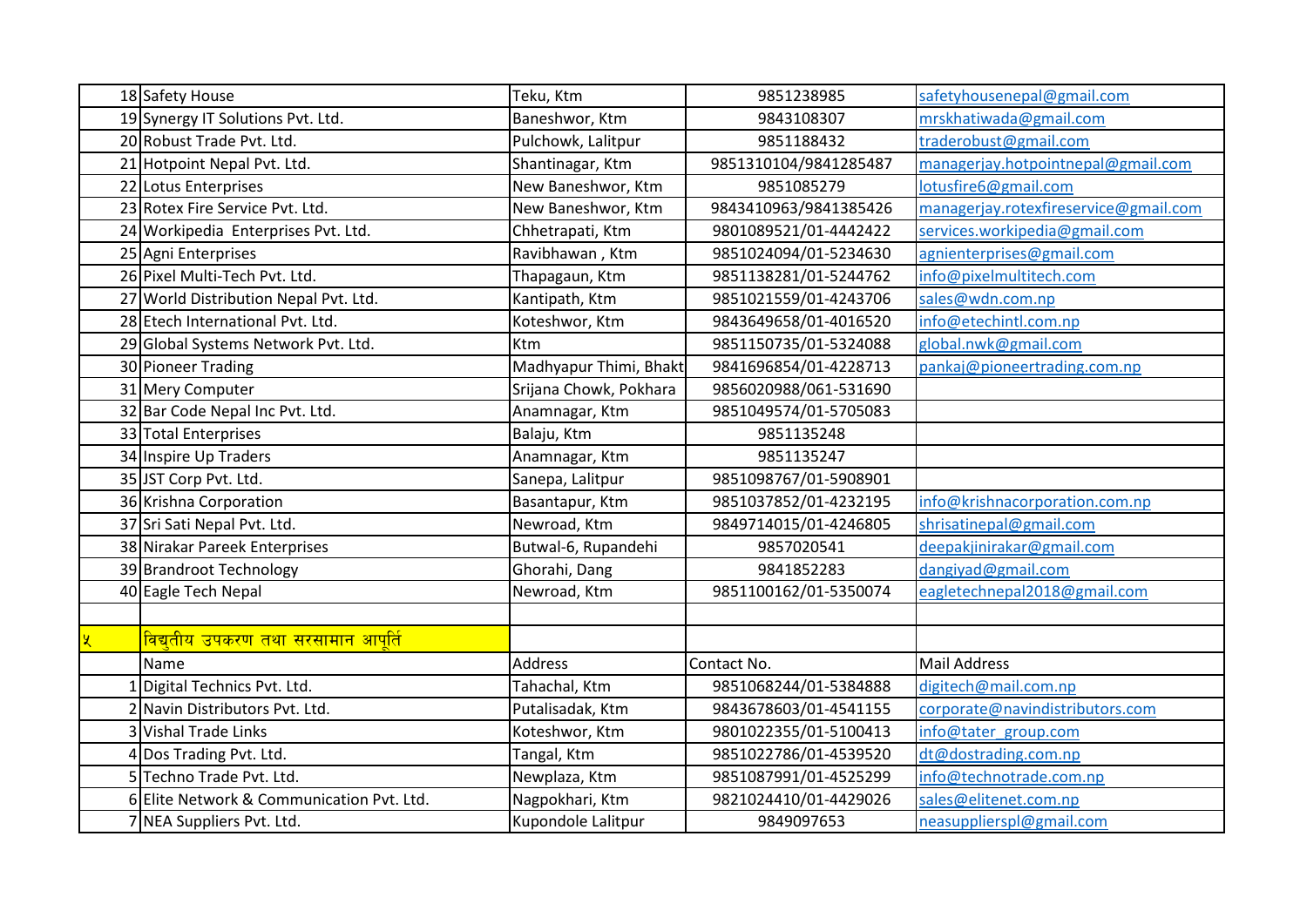| 8 Somnath Baba Suppliers Pvt. Ltd.            | Kupondole Lalitpur   | 9847510690            | somnathbabaspl@gmail.com              |
|-----------------------------------------------|----------------------|-----------------------|---------------------------------------|
| 9 Team Nepal Air Conditioning Pvt. Ltd.       | Kupondole Lalitpur   | 9841894052/01-5181106 | teamnepalairconditioning@gmail.com    |
| 10 E.Coil Pvt. Ltd.                           | Tinkune, Ktm         | 9801134921/01-5260590 | info@ecoil.com.np                     |
| 11 Om Rishav Enterprises                      | Kupondole, Lalitpur  | 9841402350            | ompowersolution99@gmail.com           |
| 12 Hotpoint Nepal Pvt. Ltd.                   | Shantinagar, Ktm     | 9851310104/9841285487 | managerjay.hotpointnepal@gmail.com    |
| 13 Lotus Enterprises                          | New Baneshwor, Ktm   | 9851085279            | lotusfire6@gmail.com                  |
| 14 Rotex Fire Service Pvt. Ltd.               | New Baneshwor, Ktm   | 9843410963/9841385426 | managerjay.rotexfireservice@gmail.com |
| 15 Sri Kedar Electricals & Suppliers          | Bhotebahal, Ktm      | 9851114709/01-5904405 | dclalwani44@gmail.com                 |
| 16 Dhamini Mata Enterprises                   | Babarmahal, Ktm      | 9841276624/01-5244331 |                                       |
| 17 Power Solution Twenty Four Seven Pvt. Ltd. | Putalisadak, Ktm     | 9801058965/01-4226047 | powersolution.pp@gmail.com            |
| 18 Sunshine Energy Pvt. Ltd.                  | Samakushi, Ktm       | 9851047868/01-4383095 | info@sunshine.com.np                  |
| 19 Key Concept Nepal Pvt. Ltd.                | Newroad, Ktm         | 9801067804/01-4238330 | info@keyconceptnepal.com              |
| 20 Aroma Enterprises                          | Ghattekulo, Ktm      | 9813523949            | niyrun@gmail.com                      |
| 21 Effective Cool Service Pvt. Ltd.           | Kalimati, Ktm        | 9823128999            | manoj092111@gmail.com                 |
| 22 S-Power B.P.E.Pvt. Ltd.                    | Kalanki, Ktm         | 9801055617/01-5224175 | spowerups@gmail.com                   |
| 23 New AP Impex                               | Teku, Ktm            | 9851053800/01-5903691 | abajra111@gmail.com                   |
| 24 Nabin Electric                             | Nayabazar, Pokhara   | 9856023297/061-570993 |                                       |
| 25 B.R.T.Engineering Pvt. Ltd.                | Dhangadhi-3, Kailali | 9858425481/9848695971 | bistabikram1@gmail.com                |
| 26 National Surya Bijuli Bhandar              | Dhangadhi-3, Kailali | 9848462526            |                                       |
| 27 Mahakali Bijuli Bhandar                    | Dhangadhi-2, Kailali | 9858424518            |                                       |
| 28 Brandroot Technology                       | Ghorahi, Dang        | 9841852283            | dangiyad@gmail.com                    |
|                                               |                      |                       |                                       |
| <u>सञ्चार उपकरण तथा सरसामान आपूर्ति</u>       |                      |                       |                                       |
| Name                                          | <b>Address</b>       | Contact No.           | <b>Mail Address</b>                   |
| Sastra Network Solution Inc. Pvt. Ltd.        | Putalisadak, Ktm     | 9801828017            | bandana@sastranetwork.com             |
| Leads Innovation Pvt. Ltd.                    | Patandhoka, Lalitpur | 9802042523/9801232330 | info@leadsinnovation.com              |
| Grantha Networks Pvt. Ltd.                    | Gauridhara, Ktm      | 9851155256/01-4435413 | sales@grantha.com.np                  |
| Dos Trading Pvt. Ltd.                         | Tangal, Ktm          | 9851022786/01-4539520 | dt@dostrading.com.np                  |
| 5 Neology Next Pvt. Ltd.                      | Tripureshwor, ktm    | 9851103959/01-4265728 | info@neologynext.com.np               |
| 6 Elite Network & Communication Pvt. Ltd.     | Nagpokhari, Ktm      | 9821024410/01-4429026 | sales@elitenet.com.np                 |
| 7 E.Coil Pvt. Ltd.                            | Tinkune, Ktm         | 9801134921/01-5260590 | info@ecoil.com.np                     |
| 8 Thakral One Nepal Pvt. Ltd.                 | Gyaneshwor, Ktm      | 9801048953/01-4539614 | ajay.nepal@thakralone.com             |
| 9 Astral Computers Nepal Pvt. Ltd.            | Gyaneshwor, Ktm      | 9801303102/01-4538798 | sagun.shrestha@astral.com.np          |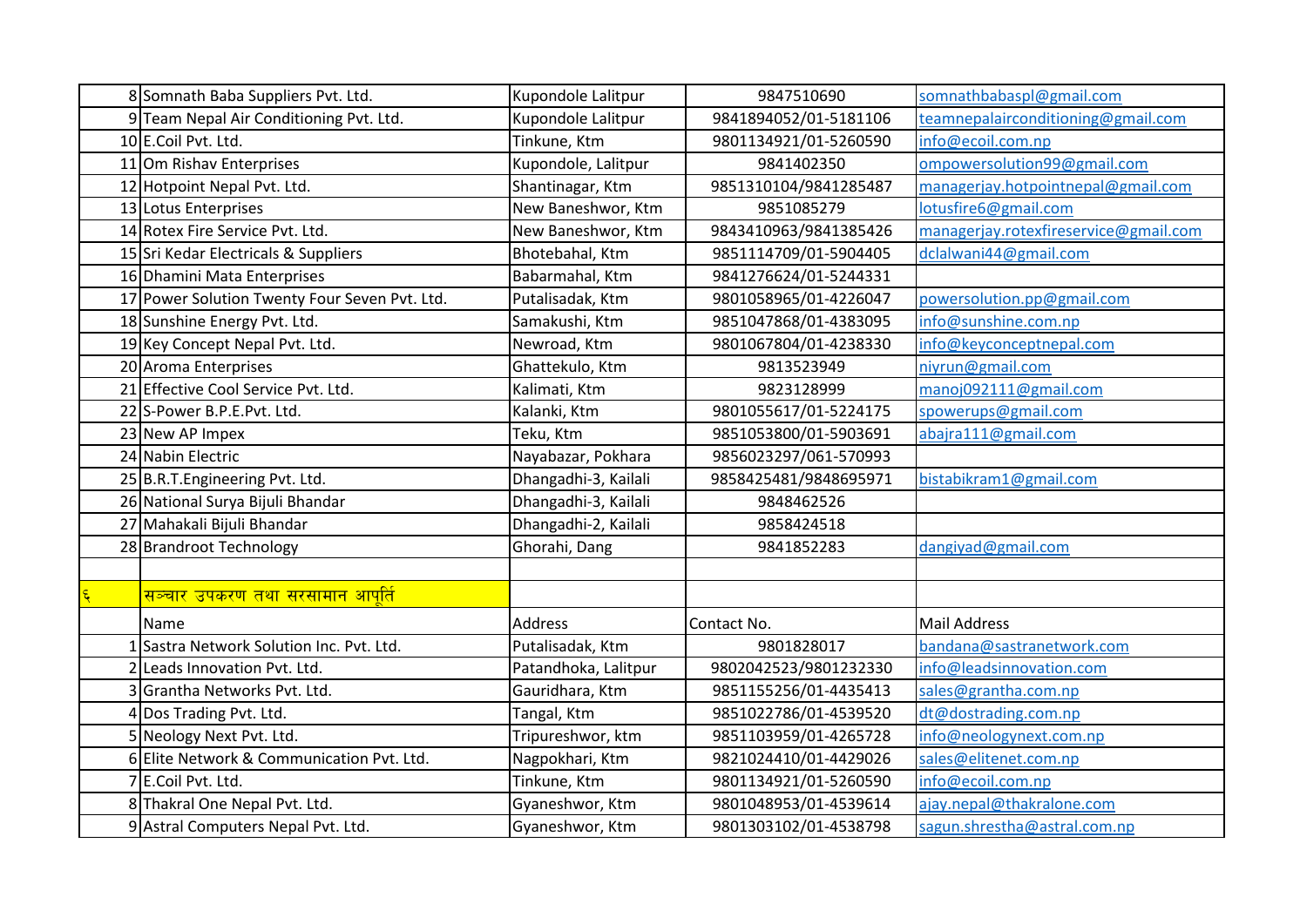|         | 10 Hotpoint Nepal Pvt. Ltd.                     | Shantinagar, Ktm      | 9851310104/9841285487 | managerjay.hotpointnepal@gmail.com    |
|---------|-------------------------------------------------|-----------------------|-----------------------|---------------------------------------|
|         | 11 Lotus Enterprises                            | New Baneshwor, Ktm    | 9851085279            | lotusfire6@gmail.com                  |
|         | 12 Rotex Fire Service Pvt. Ltd.                 | New Baneshwor, Ktm    | 9843410963/9841385426 | managerjay.rotexfireservice@gmail.com |
|         | 13 Netfiniti Pvt. Ltd.                          | Gairidhara, Ktm       | 9851035400/01-4430101 | info@netfiniti.com.np                 |
|         | 14 Digi Connect Pvt. Ltd.                       | Nagpokhari, Ktm       | 9801108721/01-4437311 | saugat.shrestha@digiconnect.com.np    |
|         | 15 Digital Network Solution Pvt. Ltd.           | Nagpokhari, Ktm       | 9802080743/01-4437311 | info@digitalnetwork.com.np            |
|         | 16 Green IT Solutions Pvt. Ltd.                 | Kalanki, Ktm          | 9851065050/01-5234472 | info@greenit.com.np                   |
|         | 17 Etech International Pvt. Ltd.                | Ktm                   | 9843649658/01-4016520 | info@etechintl.com.np                 |
|         | 18 Global Systems Network Pvt. Ltd.             | Nyaukha, Ktm          | 9851150735/01-5324088 | global.nwk@gmail.com                  |
|         | 19 Pioneer Trading                              | Thimi, Bhaktapur      | 9841696854/01-4228713 | pankaj@pioneertrading.com.np          |
|         | 20 Om Networks Pvt. Ltd.                        | Dillibazar, Ktm       | 9851149341/01-4435018 | info@omnetworks.com.np                |
|         | 21 Nabin Electric                               | Nayabazar, Pokhara    | 9856023297/061-570993 |                                       |
|         | 22 Bar Code Nepal Inc. Pvt. Ltd.                | Anamnagar, Ktm        | 9851049574/01-5705083 |                                       |
|         | 23 Total Enterprises                            | Balaju, Ktm           | 9851135248            |                                       |
|         | 24 Inspire Up Traders                           | Anamnagar, Ktm        | 9851135247            |                                       |
|         | 25 Matrix Office System Pvt. Ltd.               | Putalisadak, Ktm      | 9851050328            | info@mosnepal.com                     |
|         | 26 F1 Solution Pvt. Ltd.                        | Anamnagar, Ktm        | 9801137751/01-4770163 | prabesh241@gmail.com                  |
|         | 27 Namaste Infotech Pvt. Ltd.                   | Anamnagar, Ktm        | 9801131814/01-4770163 | info@namasteinfo.com                  |
|         | 28 Ingram International Pvt. Ltd.               | Putalisadak, Ktm      | 9841481588/01-4012554 | manish@ingram.com.np                  |
|         | 29 Brandroot Technology                         | Ghorahi, Dang         | 9841852283            | dangiyad@gmail.com                    |
|         |                                                 |                       |                       |                                       |
| $\circ$ | <mark>फर्निचर तथा फिक्चर्स सामान आपूर्ति</mark> |                       |                       |                                       |
|         | Name                                            | <b>Address</b>        | Contact No.           | <b>Mail Address</b>                   |
|         | Podrej Steel & Iron Industries                  | Battisputali, Ktm     | 9843476682            | podrej@gmail.com                      |
|         | 2RN Furnishers                                  | Tinkune, Ktm          | 9851144396/01-5199077 | rajani.baidya@yahoo.com               |
|         | Bijaya Furnishers                               | Baneshwor, Ktm        | 9851056139/01-4593521 | kayasthanarayan@gmail.com             |
|         | Dos Trading Pvt. Ltd.                           | Tangal, Ktm           | 9851022786/01-4539520 | dt@dostrading.com.np                  |
|         | 5 Himal Metal Industries                        | Thimi, Bhaktapur      | 9851043683            | shivamahuja1149@gmail.com             |
|         | 6 Sunrise Trade Link Pvt. Ltd.                  | Imadol, Lalitpur      | 9851185600            | tradelinksunrise@gmail.com            |
|         | 7 Tridevi Furnishers                            | New Baneshwor, Ktm    | 9851059336            | shashirajchal@gmail.com               |
|         | 8 Sanjan International                          | Lokanthali, Bhaktapur | 9851019331/01-4232716 | panditpradeep57@gmail.com             |
|         | 9 Divine Decors Pvt. Ltd.                       | Kamaladi, Ktm         | 9851074424/01-4215688 | eees@wlink.com.np                     |
|         | 10 Royal Pacific Furnishers                     | Baneshwor, Ktm        | 9841334181            | nesar n@hotmail.com                   |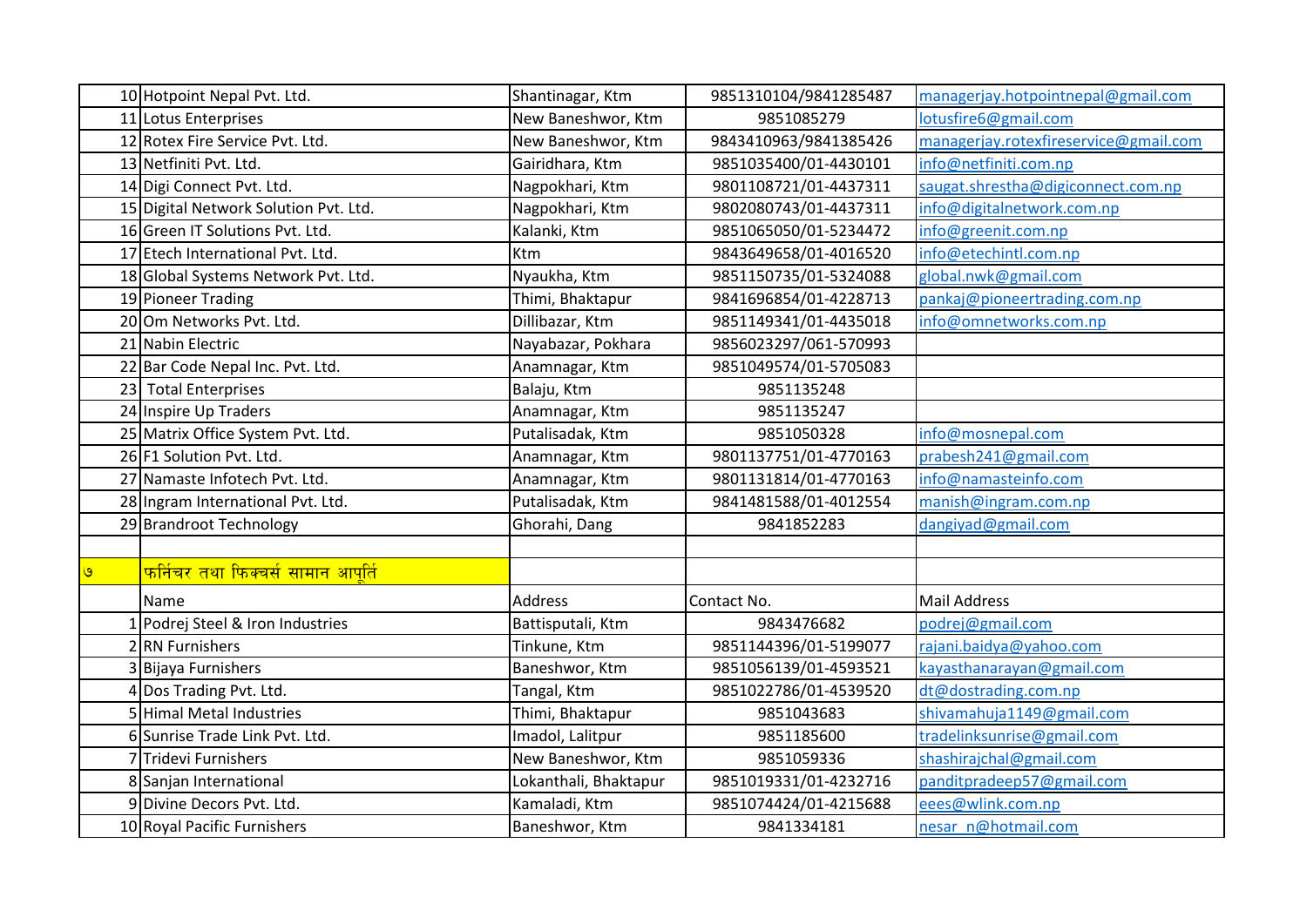|                | 11 Furniture Line                                                    | Pulchowk, Lalitpur   | 9841613656/01-5439270 | furnitureline2017@gmail.com      |
|----------------|----------------------------------------------------------------------|----------------------|-----------------------|----------------------------------|
|                | 12 Furnitech Center                                                  | Jawalakhel, Lalitpur | 9851078405/01-5438879 | furnitechcenter@yahoo.com        |
|                | 13 Jaya Furnishers                                                   | Dillibazar, Ktm      | 9851022388/01-4430523 | info@jayafurnishers.com.np       |
|                | 14 R.B. Enterprises & Suppliers                                      | Budhanilkantha, Ktm  | 9841777070/01-4811343 | dearprince987@gmail.com          |
|                | 15 Jagriti Traders & General Suppliers                               | Budhanilkantha, Ktm  | 9851097489/01-4339529 | dearprince987@gmail.com          |
|                | 16 Shree Krishna Enterprises                                         | Koteshwor, Ktm       | 9849201668            | dearprince987@gmail.com          |
|                | 17 Gauri Shankar Steels                                              | Imadol, Lalitpur     | 9841299828            |                                  |
|                | 18 Nepal Commercial Enterprises Pvt. Ltd.                            | Pulchowk, Lalitpur   | 9851022081/01-5010772 | info@nce.com.np                  |
|                | 19 New AP Impex                                                      | Teku, Ktm            | 9851053800/01-5903691 | abajra111@gmail.com              |
|                | 20 Chetan Mart Pvt. Ltd.                                             | Baneshwor, Ktm       | 9851115636            | sastomart@gmail.com              |
|                | 21 Basuling Steel Tatha Kastha Furniture Udyog                       | Dhangadhi-3, Kailali | 9858425481            |                                  |
|                | 22 Ma Purnagiri Furniture & Metal Udyog                              | Dhangadhi-3, Kailali | 9858423527            |                                  |
|                | 23 Shiva Shakti Furniture & Steel Udyog                              | Dhangadhi-4, Kailali | 986308406             |                                  |
|                | 24 Brandroot Technology                                              | Ghorahi, Dang        | 9841852283            | dangiyad@gmail.com               |
|                |                                                                      |                      |                       |                                  |
| $\overline{5}$ | <mark>सवारी साधन</mark>                                              |                      |                       |                                  |
|                | Name                                                                 | <b>Address</b>       | Contact No.           | <b>Mail Address</b>              |
|                | Kasturi Logistics Pvt. Ltd.                                          | Thimi, Bhaktapur     | 9802073038/9841398615 | info.kasturilogistics@gmail.com  |
|                |                                                                      |                      |                       |                                  |
|                | <b>Bansal Brothers</b>                                               | Tripureshwor, Ktm    | 9851034698/01-5361394 | khadkahimal128@gmail.com         |
|                |                                                                      |                      |                       |                                  |
|                | <u>अन्य सामान (स्वास्थ्य सुरक्षा तथा सरसफाई सम्बन्धी सरसामानहरु)</u> |                      |                       |                                  |
|                | Name                                                                 | <b>Address</b>       | Contact No.           | <b>Mail Address</b>              |
|                | Easy Global Trading Pvt. Ltd.                                        | Chandol, Ktm         | 9810305193            | akbarkhan20@hotmail.com          |
|                | 2 Aayush Enterprises                                                 | Newroad, Ktm         | 9851020457/01-4243157 | ayushaent@gmail.com              |
|                | 3 National Surgical House                                            | Putalisadak, Ktm     | 9810305193            | nikky puertorico@yahoo.com       |
|                | 4 Mahesh Medicines Distributors                                      | Chandol, Ktm         | 9810305193            | biohnhnepal@gmail.com            |
|                |                                                                      |                      |                       |                                  |
| ख              | निर्माण कार्य                                                        |                      |                       |                                  |
|                | Name                                                                 | <b>Address</b>       | Contact No.           | <b>Mail Address</b>              |
|                | Abhishek Construction & Suppliers Pvt. Ltd.                          | Gyaneshwor, Ktm      | 9851043495/9801827623 | abhishekconstruction23@gmail.com |
|                | <b>l</b> Gauri Himal Nirman Sewa                                     | Sankhu, Ktm          | 9841440865            |                                  |
|                | 3 Anjesh Nirman Sewa                                                 | Nuwakot              | 9851011557            |                                  |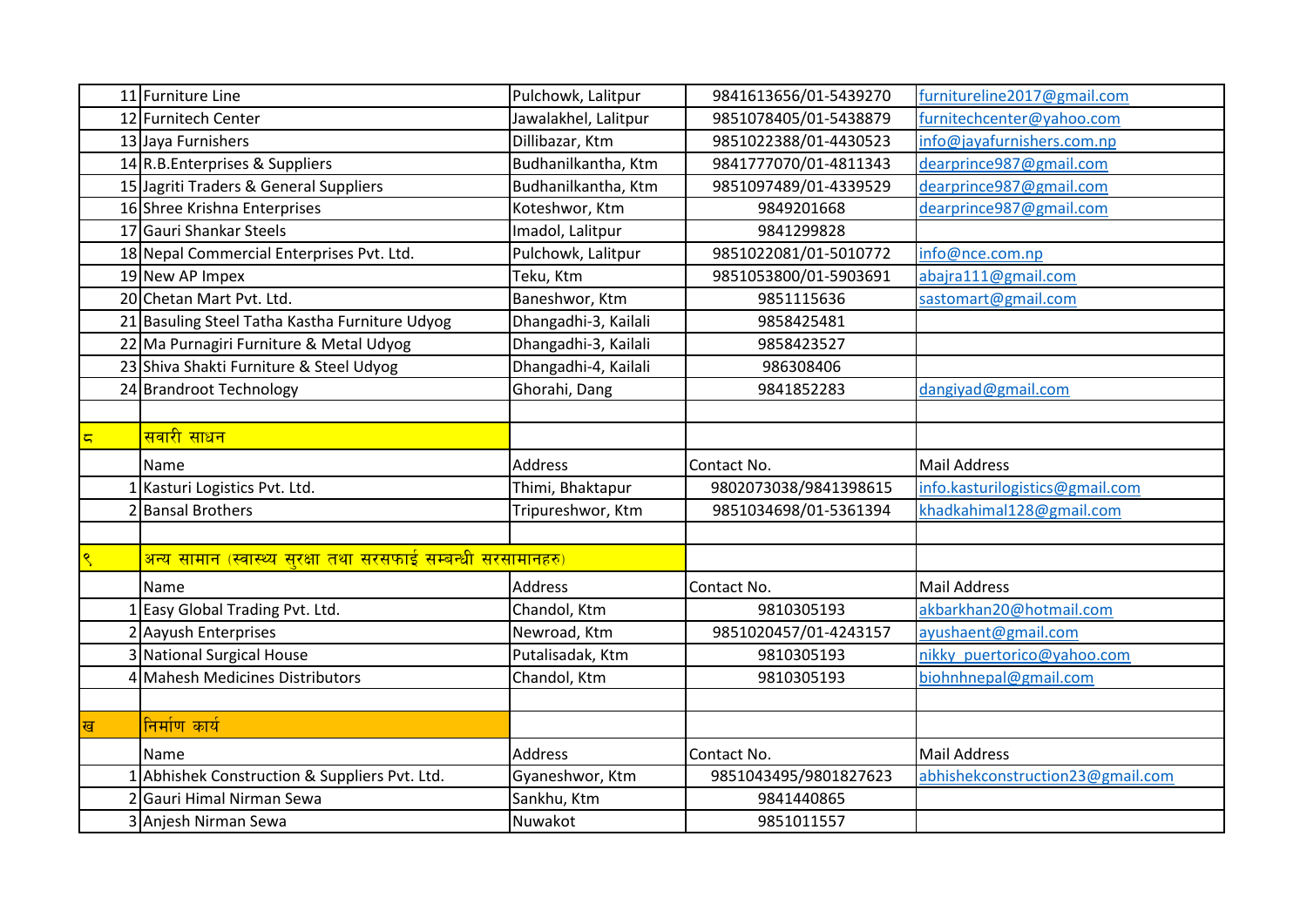|                | 4 Janshakti A to Z Majdoor Sewa Pvt. Ltd.           | Pepsicola, Ktm         | 9851008617/9861154149 | raih5041@gmail.com                |
|----------------|-----------------------------------------------------|------------------------|-----------------------|-----------------------------------|
|                | 5 Elite Network & Communication Pvt. Ltd.           | Naghpokhari, Ktm       | 9821024410/01-4429026 | sales@elitenet.com.np             |
|                | 6 Google Interiors & Builders Pvt. Ltd.             | Kageshwori Manahara, K | 9849703289/9851153289 | bistarabin89@gmail.com            |
|                | 7 Shankha Devi Construction                         | Banasthali, Ktm        | 9851085122/01-4880120 | shankhadevi123@gmail.com          |
|                | 8 Wave Pacific Design & Construction                | Putalisadak, Ktm       | 9851019331/01-4232716 | constructionwpd@gmail.com         |
|                | 9 Whole Square Aluminium & Glass Work               | Lubhu, Lalitpur        | 9849874774/01-5580908 |                                   |
|                | 10 E.Coil Pvt. Ltd.                                 | Tinkune, Ktm           | 9801134921/01-5260590 | info@ecoil.com.np                 |
|                | 11 Durpana Nirman Sewa                              | Ranibari, Ktm          | 9851107864            | durpana2017@gmail.com             |
|                | 12 Ram Construction                                 | Imadol, Lalitpur       | 9851005063/01-5200806 | rmc2076@gmail.com                 |
|                | 13 P.D. Services Company Pvt. Ltd.                  | Koteshwor, Ktm         | 9841560716/9818696031 | pdcompany365@gmail.com            |
|                | 14 Bidip Construction                               | Kavre                  | 9851007170            |                                   |
|                | 15 Shikhar Nirman Sewa                              | New Baneshwor, Ktm     | 9865959494            | sikharnirman@gmail.com            |
|                | 16 A One Builders                                   | Teku, Ktm              | 9801067646            | a onebuilders@hotmail.com         |
|                | 17 New AP Impex                                     | Teku, Ktm              | 9851053800            | abajra111@gmail.com               |
|                | 18 Nabin Electrics                                  | Newroad, Ktm           | 9856023297/061-570993 |                                   |
|                | 19 Nirmal Construction Clean Services Pvt. Ltd.     | $Ktm-14$               | 9841932845            |                                   |
|                | 20 Srijan Construction & Company Pvt. Ltd.          | Koteshwor, Ktm         | 9851133721            |                                   |
|                |                                                     |                        |                       |                                   |
|                |                                                     |                        |                       |                                   |
|                | परामर्श सेवा                                        |                        |                       |                                   |
|                | Name                                                | <b>Address</b>         | Contact No.           | <b>Mail Address</b>               |
|                | 1 Nimble Infosys Pvt. Ltd.                          | Tinkune, Ktm           | 9851126328/01-5970077 | mail@nimble.com.np                |
|                | 2 Polar Engineering Consultancy                     | Balaju, Ktm            | 9849141999            | ayush.acharya18@gmail.com         |
|                | 3 P & D Consultancy                                 | Balaju, Ktm            | 9851019331/01-4232716 | panditpradeep57@gmail.com         |
|                | 4 D.B. Multi Engineering Consultant Pvt. Ltd.       | New Baneshwor, Ktm     | 9815315680/01-4154190 | multidb5@gmail.com                |
|                | 5 Building Design Engineering Consultancy Pvt. Ltd. | Koteshwor, Ktm         | 9815315680/01-4154190 | buildingdesigngathaghar@gmail.com |
| $ \mathbf{t} $ | 6 Thakral One Nepal Pvt. Ltd.                       | Gyaneshwor, Ktm        | 9801073811/01-4539614 | ajay.nepal@thakralone.com         |
|                | 7 Astral Computers Nepal Pvt. Ltd.                  | Gyaneshwor, Ktm        | 9801303102/01-4538798 | sagun.shrestha@astral.com.np      |
|                | 8 Diamond Engineering Consultant Pvt. Ltd.          | New Baneshwor, Ktm     | 9840090802/9868422200 | diamond.ec2017@gmail.com          |
|                | 9 Green IT Solutions Pvt. Ltd.                      | Kalanki, Ktm           | 9851065050/01-5234472 | info@greenit.com.np               |
|                | 10 Bonafide Engineering Consultancy Pvt. Ltd.       | Sanepa, Lalitpur       | 9851182816/01-5403222 | bonafideengineering@gmail.com     |
|                | 11 Shanker Krishna Shrestha                         | Khusibu, ktm           | 9841315346/01-4366310 | shresthashanker61@yahoo.com       |
|                | 12 Construction Project Management Consultant       | Kushunti, Lalitpur     | 9818118780/9855061488 | cpm.nepal@gmail.com               |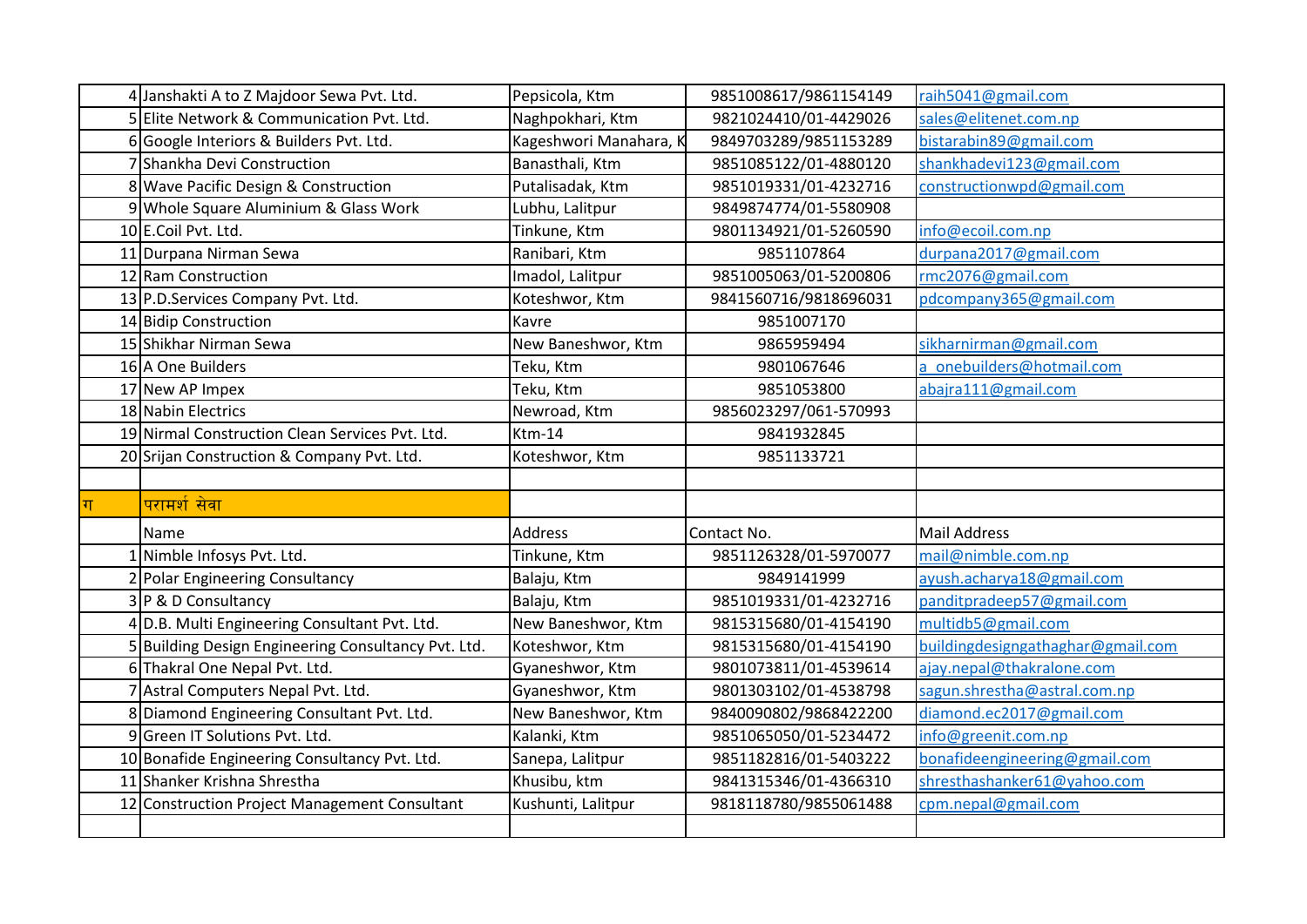| घ अन्य सेवा                                     |                     |                       |                              |
|-------------------------------------------------|---------------------|-----------------------|------------------------------|
| <u>विज्ञापन तथा प्रवर्द्धनात्मक सेवा</u>        |                     |                       |                              |
| Name                                            | <b>Address</b>      | Contact No.           | <b>Mail Address</b>          |
| Cosmos Advertising & Media Pvt. Ltd.            | Kupondole, Lalitpur | 9851077965/01-5905667 | cosmosagency@gmail.com       |
| 2 Dutch Media Pvt. Ltd.                         | Anamnagar, Ktm      | 9851034589/01-5706379 | dutchmedia1@gmail.com        |
| 3 PR Media Pvt. Ltd.                            | Buddhanagar, ktm    | 9801133151/01-4794828 | prmedia070@gmail.com         |
| 4 Radio link Advertising Pvt. Ltd.              | Buddhanagar, ktm    | 9851033151/01-4794828 | radiolink.ad@gmail.com       |
| 5 City Express Media Pvt. Ltd.                  | Kalanki, Ktm        | 9851046267/01-5234623 | cityemedia@gmail.com         |
| 6 SP Media Pvt. Ltd.                            | Bagbazar, Ktm       | 9851096844            | spmedia2005@gmail.com        |
| 7 Kamana Digital Pvt. Ltd.                      | Anamnagar, Ktm      | 9801015002            | kamanadigital1@gmail.com     |
| 8 Midad Nepal                                   | Bagbazar, Ktm       | 9851071714/01-4221415 | midadnepal@gmail.com         |
| 9 Future Hub Media Multipurpose Pvt. Ltd.       | Anamnagar, Ktm      | 9851073099/01-4102855 | futurehub2@gmail.com         |
| 10 Mars Advertising & Research Pvt. Ltd.        | Dillibazar, Ktm     | 9851040425/01-4539782 | santosh@marsad.com.np        |
| 11 AD Circle Pvt. Ltd.                          | Anamnagar, Ktm      | 9851088112/01-5705500 | adcircle.marketing@gmail.com |
| 12 Public Advertising Pvt. Ltd.                 | Sankhamul, Ktm      | 9851123559/01-4784329 | publicad75@gmail.com         |
| 13 Shanti Advertising Service                   | Sanepa, Lalitpur    | 9851097395/01-5422555 | shantiadv111@gmail.com       |
| 14 Full Circle House Of Communication Pvt. Ltd. | Bishalnagar, Ktm    | 9851167283/01-4433074 | mail@fullcirclenepal.com     |
| 15 Trikon Advertising Service                   | Baluwatar, Ktm      | 9851155354/01-4425965 | trikon@trikonadvertising.com |
| 16 Media Hub Pvt. Ltd.                          | Lazimpat, Ktm       | 9851027986/01-4437701 | mediahub@mos.com.np          |
| 17 Newtech Traders                              | Nayabazar, Ktm      | 9851000744/01-4388553 | led@newtech.com.np           |
| 18 Tapashya Creation Pvt. Ltd.                  | Anamnagar, Ktm      | 9851174726/01-5705121 | tapashya.creation@gmail.com  |
| 19 Super Nova Advertising & Marketing Pvt. Ltd. | Kupondole, Lalitpur | 9851159151/9843502263 | supernovanpl@gmail.com       |
| 20 Media Master Concept Pvt. Ltd.               | Naxal, Ktm          | 9851274287            | bizpati@gmail.com            |
| 21 FC Brand Promotion Pvt. Ltd.                 | Naxal, Ktm          | 9841418608            | fcbrandpromotion@gmail.com   |
| 22 Join Media House Pvt. Ltd.                   | Anamnagar, Ktm      | 9851133942/01-5706030 | joinmediahouse@gmail.com     |
| 23 Sharada Media & Printers Pvt. Ltd.           | Banasthali, Ktm     | 9851033069            | smppl.info1@gmail.com        |
| 24 Zero Media Pvt. Ltd.                         | Anamnagar, Ktm      | 9851089764/01-5705327 | zeromediamail@gmail.com      |
| 25 Media Solution Pvt. Ltd.                     | New Baneshwor, Ktm  | 9851057043/01-5244014 | info@mediasolution.com.np    |
| 26 Yogi Brothers Media & Suppliers Pvt. Ltd.    | Anamnagar, Ktm      | 9841624708/01-5705346 | ybmedia16@gmail.com          |
| 27 Sworgadwari Media Pvt. Ltd.                  | Anamnagar, Ktm      | 9851124708/01-5705346 | sworgadwarimedia@gmail.com   |
| 28 Ad Crew Media Pvt. Ltd.                      | Anamnagar, Ktm      | 9851039805/01-5706021 | adcrewmedia@gmail.com        |
| 29 Sushree Media Pvt. Ltd.                      | Anamnagar, Ktm      | 9801822153/01-4102580 | sushreemedia@gmail.com       |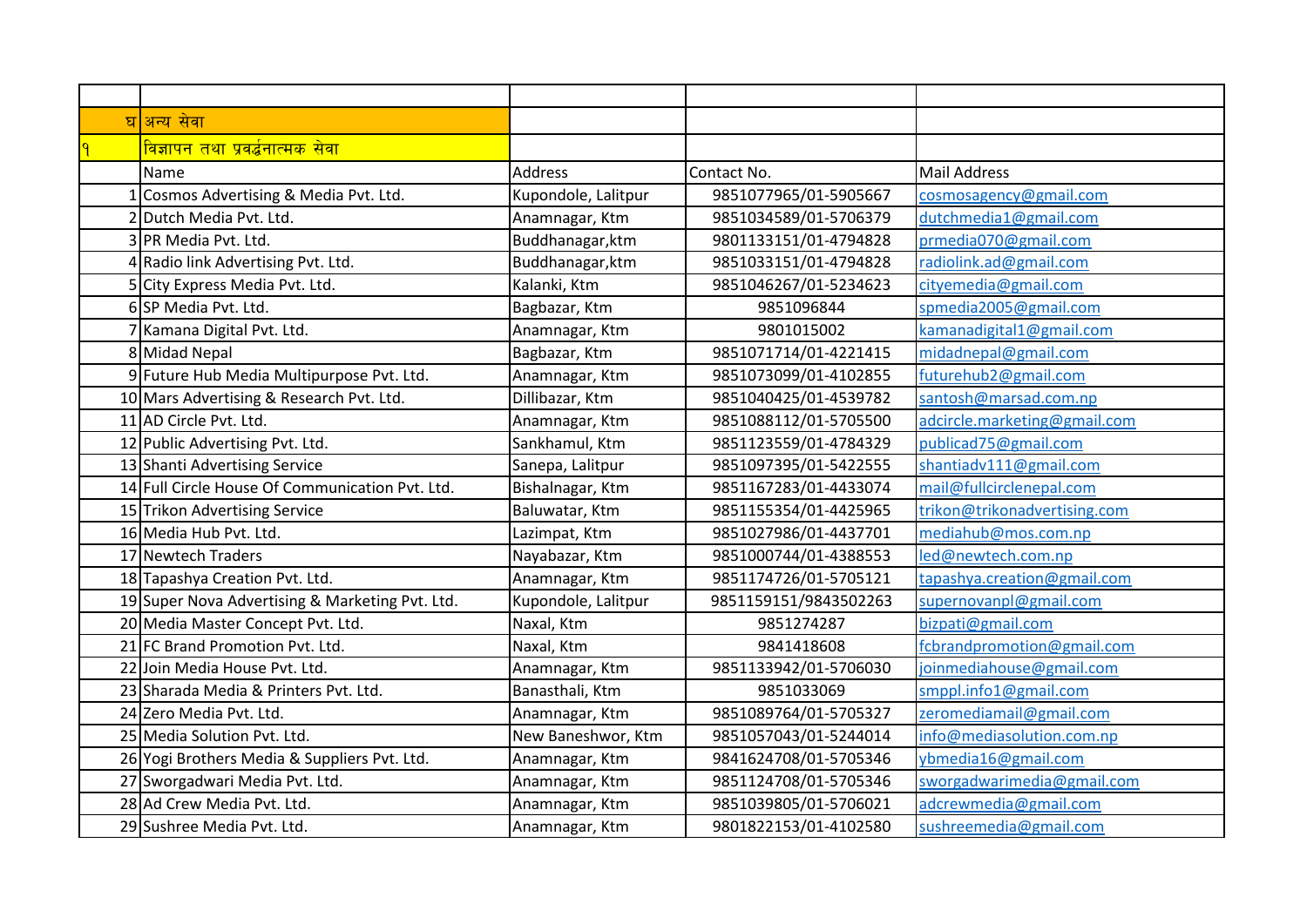|                         | 30 AD Express Pvt. Ltd.                        | Thapagaun, Ktm      | 9851044801/01-5245002 | adexpressmail@gmail.com         |
|-------------------------|------------------------------------------------|---------------------|-----------------------|---------------------------------|
|                         | 31 Suva Shree Multipurpose Pvt. Ltd.           | Anamnagar, Ktm      | 9851081578/01-4102580 | suvashreemultipurpose@gmail.com |
|                         | 32 Samtech Creation Pvt. Ltd.                  | Anamnagar, Ktm      | 9801839032/01-4102580 | samtechcreation@gmail.com       |
|                         | 33 All Media Solution Pvt. Ltd.                | Bagbazar, Ktm       | 9851120880/01-4253964 | amsolution2068@gmail.com        |
|                         | 34 Nepal Media Consult Pvt. Ltd.               | Sifalchaur, Ktm     | 9801052173/01-4578207 |                                 |
|                         | 35 Kathmandu Media                             | Sifal, Ktm          | 9851052170/01-4578103 |                                 |
|                         | 36 Mediacom Nepal Pvt. Ltd.                    | Lazimpat, Ktm       | 9841953639/01-4437128 | mediacom2073@gmail.com          |
|                         | 37 Cojent Mart Pvt. Ltd.                       | Old Baneshwor, Ktm  | 9851151715/9849417555 | cojent mrt@yahoo.com            |
|                         | 38 Panas Multimedia Pvt. Ltd.                  | Chakupat, Lalitpur  | 9801110216/01-5260380 | info@panasmultimedia.com.np     |
|                         | 39 Everest International Advertising Pvt. Ltd. | Dhobighat, Lalitpur | 9851048528/01-5188028 | info.eiaeverest@gmail.com       |
|                         |                                                |                     |                       |                                 |
|                         | <mark>ढ्वानी तथा क्रिअर सेवा</mark>            |                     |                       |                                 |
|                         | Name                                           | Address             | Contact No.           | <b>Mail Address</b>             |
|                         | Trishakti Air Express Pvt. Ltd.                | Bijulibazar, Ktm    | 9851155504/01-5244269 | tae.nepal2068@gmail.com         |
|                         | Galaxy Express Courier & Cargo Pvt. Ltd.       | Babarmahal, Ktm     | 9851003759/01-4227034 | galaxy.courier2070@gmail.com    |
|                         | Yeti T.N.T. Express Pvt. Ltd.                  | New Baneshwor, Ktm  | 9851095599/01-5244650 | info@yetitnt.com                |
|                         | 4 World Wide Express Courier Service Pvt. Ltd. | Kichapokhari, Ktm   | 9851090289/01-4249893 | wecs@htp.com.np                 |
|                         | 5 Sajha Courier & Cargo Pvt. Ltd.              | Anamnagar, Ktm      | 9851023841/01-5706789 | info@sajhacourier.com.np        |
|                         | 6 Kontrakt Express & Cargo Pvt. Ltd.           | Tripureshwor, Ktm   | 9851020626/01-5318223 | kontrakt.courier5517@gmail.com  |
|                         | <b>Cosmic Cargo</b>                            | Swyambhu, Ktm       | 9851021235/01-4357885 | cargo.cosmic@gmail.com          |
|                         |                                                |                     |                       |                                 |
|                         | <mark>पानी आप</mark> ूर्ति                     |                     |                       |                                 |
|                         | Name                                           | Address             | Contact No.           | <b>Mail Address</b>             |
|                         | $\blacksquare$                                 |                     |                       |                                 |
| $\overline{\mathsf{x}}$ | <mark>हवाई टिकट</mark>                         |                     |                       |                                 |
|                         | Name                                           | <b>Address</b>      | Contact No.           | <b>Mail Address</b>             |
|                         | Saan Travel & Tour Pvt. Ltd.                   | Thapathali, Ktm     | 9801101911/01-5111075 | saantravel@hotmail.com          |
|                         | 2 Regency Nepal Travels & Tours Pvt. Ltd.      | Hattisar, Ktm       | 9851047480/01-4440845 | rnttnepal@gmail.com             |
|                         | Lemon Travels & Tours Pvt. Ltd.                | New Baneshwor, Ktm  | 9851083152/01-5705033 | lemon.travels74@gmail.com       |
|                         | 4 Neel Travels                                 | Newroad, Ktm        | 9851067441/01-4232319 | neeltravels@infoclub.com.np     |
|                         | 5 Synergy Travels Pvt. Ltd.                    | Kamalpokhari, Ktm   | 9851019042/01-4420484 | synergytrvl@gmail.com           |
|                         | 6 Raintree Tours & Travels Pvt. Ltd.           | Kantipath, Ktm      | 9851088049/01-4225975 | info@feelmynepal.com            |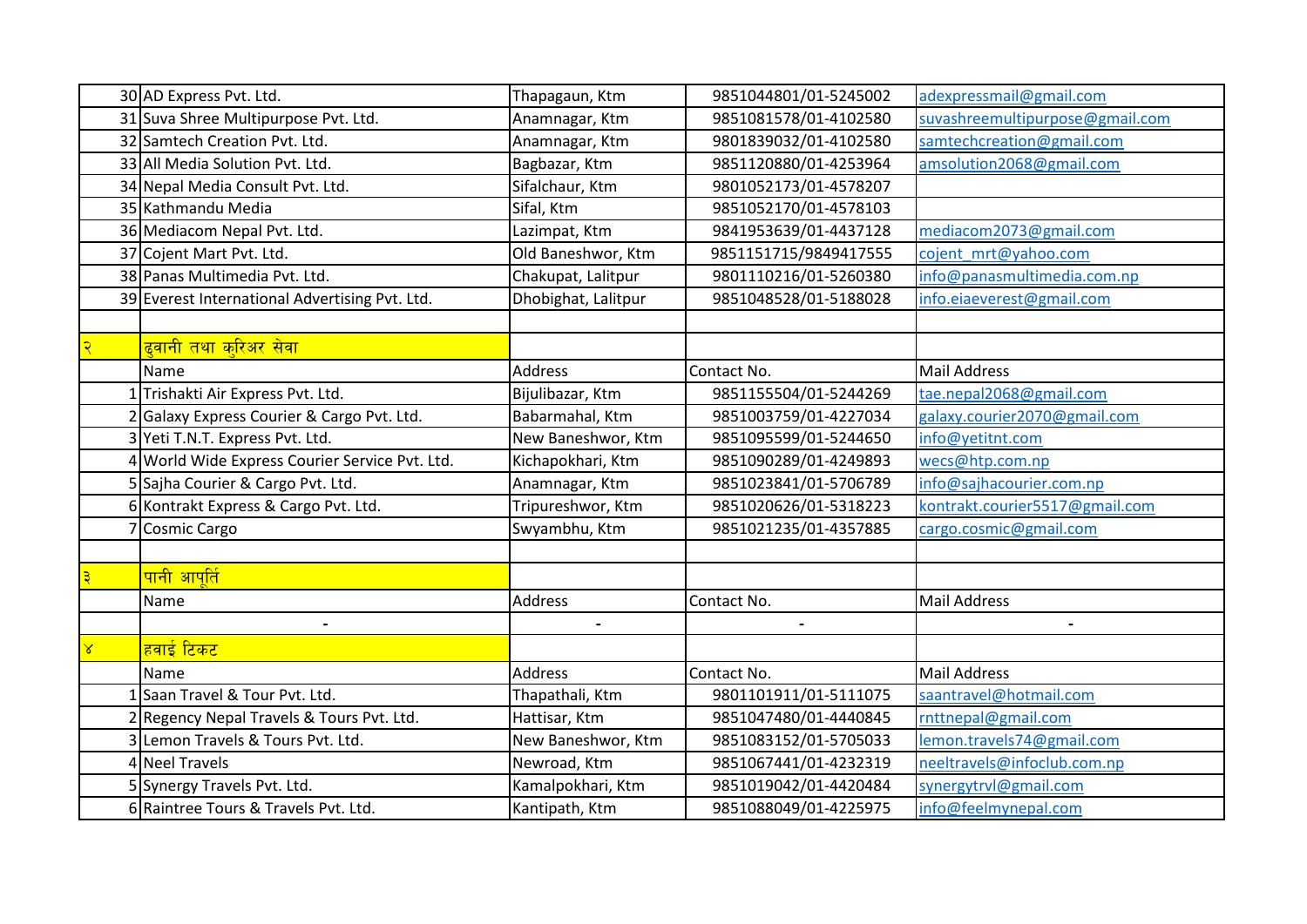| <u>मर्मत सम्भार</u>                                    |                         |                        |                                    |
|--------------------------------------------------------|-------------------------|------------------------|------------------------------------|
| Name                                                   | <b>Address</b>          | Contact No.            | Mail Address                       |
| Digital Technics Pvt. Ltd.                             | Tahachal, Ktm           | 9851068244/01-5384888  | digitech@mail.com.np               |
| 2 Sunrise Trade Link Pvt. Ltd.                         | Imadol, Lalitpur        | 9851185600             | tradelinksunrise@gmail.com         |
| 3 Dynamic Suppliers                                    | Dillibazar, Ktm         | 9841350294/01-4417226  | dynamic suppliers@yahoo.com        |
| Om Gaurishankar Furniture Center                       | Kavresthali, Tarkeshwor | 9841705762             |                                    |
| 5 Jagadamba Engineering                                | Gwarko, Lalitpur        | 9813708015/01-5203268  |                                    |
| 6 Durga Engineering & Auto Works Pvt. Ltd.             | Gyaneshwor, Ktm         | 9851006605/01-4417183  | durga2010@hotmail.com              |
| 7 Lama Motor Workshop                                  | Kalopul, Ktm            | 9851064088/01-4411557  | lamaprakash402@gmail.com           |
| 8 Sri Kumari Motorcycle Workshop                       | Yatkha, Ktm             | 9851068655/01-4218646  |                                    |
| 9 NEA Suppliers Pvt. Ltd.                              | Kupondole Lalitpur      | 9849097653             | neasupplierspl@gmail.com           |
| 10 Somnath Baba Suppliers Pvt. Ltd.                    | Kupondole Lalitpur      | 9847510690             | somnathbabaspl@gmail.com           |
| 11 Team Nepal Air Conditioning Pvt. Ltd.               | Kupondole Lalitpur      | 9841894052/01-5181106  | teamnepalairconditioning@gmail.com |
| 12 Lead Enterprises Pvt. Ltd.                          | Tangal, Ktm             | 9851142841/01-4434800  | info@leadenterprises.com.np        |
| 13 Thakral One Nepal Pvt. Ltd.                         | Gyaneshwor, Ktm         | 9801073811/01-4539614  | ajay.nepal@thakralone.com          |
| 14 Unique Engineering Center                           | Naxal, Ktm              | 9818455984             | uniqueengineeringcenter@gmail.com  |
| 15 Power Solution Twenty Four Seven Pvt. Ltd           | Putalisadak, Ktm        | 9801058961/01-4226047  | powersolution.pp@gmail.com         |
| 16 Aroma Enterprises                                   | Ghattekulo, Ktm         | 9813523949             | niyrun@gmail.com                   |
| 17 Effective Cool Service Pvt. Ltd.                    | Kalimati, Ktm           | 9823128999             | manojo92111@gmail.com              |
| 18 Key Concept Nepal Pvt. Ltd.                         | Newroad, Ktm            | 9801067804/01-4238330  | info@keyconceptnepal.com           |
| 19 A One Builders                                      | Teku, Ktm               | 9801067646             | a onebuilders@hotmail.com          |
| 20 Rojina Computer & Electronics Service               | Srijanachowk, Pokhara   | 9818185944/061-531690  |                                    |
|                                                        |                         |                        |                                    |
| <mark>अन्य सेवा</mark>                                 |                         |                        |                                    |
| Name                                                   | <b>Address</b>          | Contact No.            | <b>Mail Address</b>                |
| KTM Facility Management Services Pvt. Ltd.             | Gyaneshwor, Ktm         | 9801019999/01-4444545  | info@ktmgroups.com                 |
| 2 Jet Security Suppliers & Training Services Pvt. Ltd. | Pokhara-8, Kaski        | 9851092102/061-523963  | info@jetsecuritysuppliers.com      |
| 3 Garud Securities Pvt. Ltd.                           | Maharajgunj, Ktm        | 9801173001/01-4015771  | info@garudsecurities.com.np        |
| 4 Atlas Security Services Pvt. Ltd.                    | Koteshwor, Ktm          | 9851016564/01-5100392  | atlasguard18@gmail.com             |
| 5 KTM Security Services Pvt. Ltd.                      | Gyaneshwor, Ktm         | 9801019006/01-4544545  | info@ktmgroups.com                 |
| 6 Rojgari Services Pvt. Ltd.                           | New Baneshwor, Ktm      | 9851065974/01-41067381 | info@rojgari.com                   |
| 7 Janshakti A to Z Majdoor Sewa Pvt. Ltd.              | Pepsicola, Ktm          | 9851008617/9861154149  |                                    |